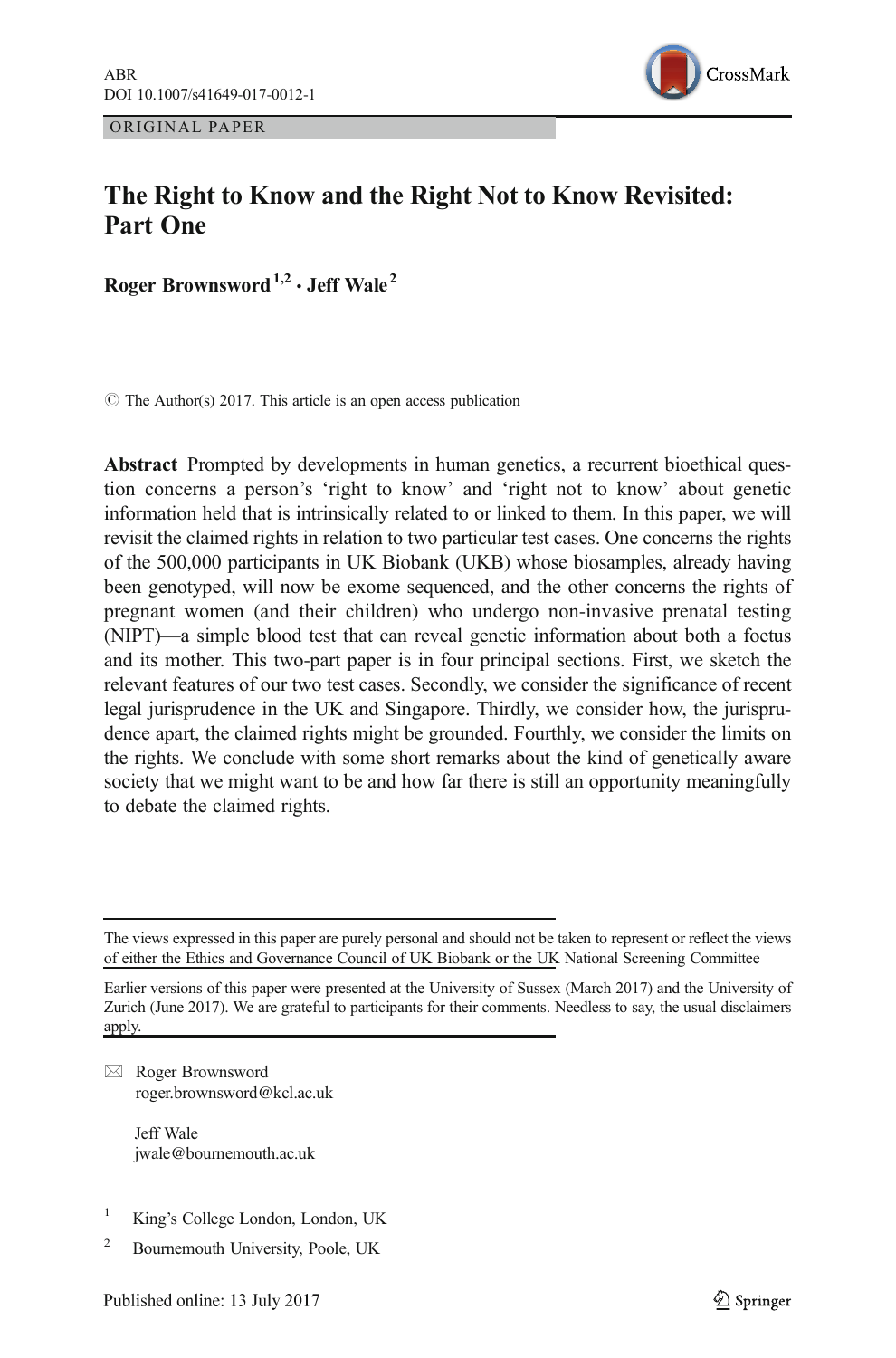Keywords Right to know  $\cdot$  Right not to know  $\cdot$  Genetic information  $\cdot$  UK Biobank  $\cdot$  Noninvasive prenatal testing

## Introduction

Prompted by developments in human genetics, a recurrent bioethical question concerns a person's 'right to know' and 'right not to know'. For example, if A tests positive for Huntington's Disease, do A's close relatives (also A's prospective employers or insurers) have the right to know about A's test results?<sup>1</sup> Conversely, does anyone have the right not to know?<sup>2</sup> When genetic sequencing is increasingly affordable, when genetic information—thanks to big data sets and machine learning—promises to be increasingly interpretable, and when genetic information is readily available in a global marketplace, $3$  there are many stakeholders offering answers to these questions. In particular, there are patients and research participants (some wanting to know, others preferring not to know), clinicians and medical researchers (some wanting to disclose, others preferring not to), and various commercial interests and lobbyists (some supporting the rights, others opposing them).

In this paper, building on previous work (Wale [2015](#page-15-0); Brownsword [2016;](#page-14-0) Brownsword and Wale [2016,](#page-14-0) [2017](#page-14-0)), we will revisit the claimed rights in relation to two particular test cases. The first concerns the rights of the 500,000 participants in UK Biobank (UKB) whose biosamples, already having been genotyped, will now be exome sequenced. The second, arising from the discovery that fragments of foetal DNA circulate in the mother's blood, concerns the development of non-invasive prenatal testing (NIPT)—a simple blood test that can reveal genetic information about both the foetus and the baby's pregnant mother. With the use of NIPT now being piloted within the UK national screening pathway for Down's syndrome, there are pressing questions about the extent of the mother's rights.

The paper is in four principal sections (and it is published in two parts). First, we sketch the relevant features of our two test cases. Secondly, we consider the significance, relative to the claimed rights, of the UK Supreme Court's decision in Montgomery v Lanarkshire Health Board<sup>4</sup> and, concomitantly, of the Singapore Court of Appeal's recent decision in Hii Chii Kok v Ooi Peng Jin London Lucien<sup>5</sup> where, subject to some minor revision, the approach in *Montgomery* is adopted. Thirdly, we consider

<sup>&</sup>lt;sup>1</sup> On which, see ABC v St George's Healthcare NHS Trust & Ors [2015] EWHC 1394 (QB), [2017] EWCA Civ 336. In this case, the claimant, who was pregnant at the relevant time, sued the defendants, complaining that they had failed to inform her that her father had been diagnosed with Huntington's Disease. Had the claimant been so informed, she would have known that she was at risk of having the disease, and knowing that her children would also be at risk, she would have terminated the pregnancy. In the High Court, the claim was struck out (as unarguable) on the ground that, because the defendants obtained the information about the father's health status in confidence, and because the father was emphatic that he did not want his daughter to be told, it would not be fair, just, and reasonable to impose on them a duty to inform the daughter. For comment, see (Chico [2016;](#page-15-0) Fay [2016\)](#page-15-0). Not altogether surprisingly, the Court of Appeal has now reversed this

decision and remitted the case for trial.<br><sup>2</sup> See, e.g. the Nuffield Council on Bioethics 1993 and Chadwick et al. 2014.

 $3$  Kolata [2017](#page-15-0): see [https://www.nytimes.com/2017/04/06/health/fda-genetic-tests-23andme.html?\\_r=0](https://www.nytimes.com/2017/04/06/health/fda-genetic-tests-23andme.html?_r=0) (last accessed April 7, 2017).

<sup>4</sup> [2015] UKSC 11.

 $5$  [2017] SGCA 38.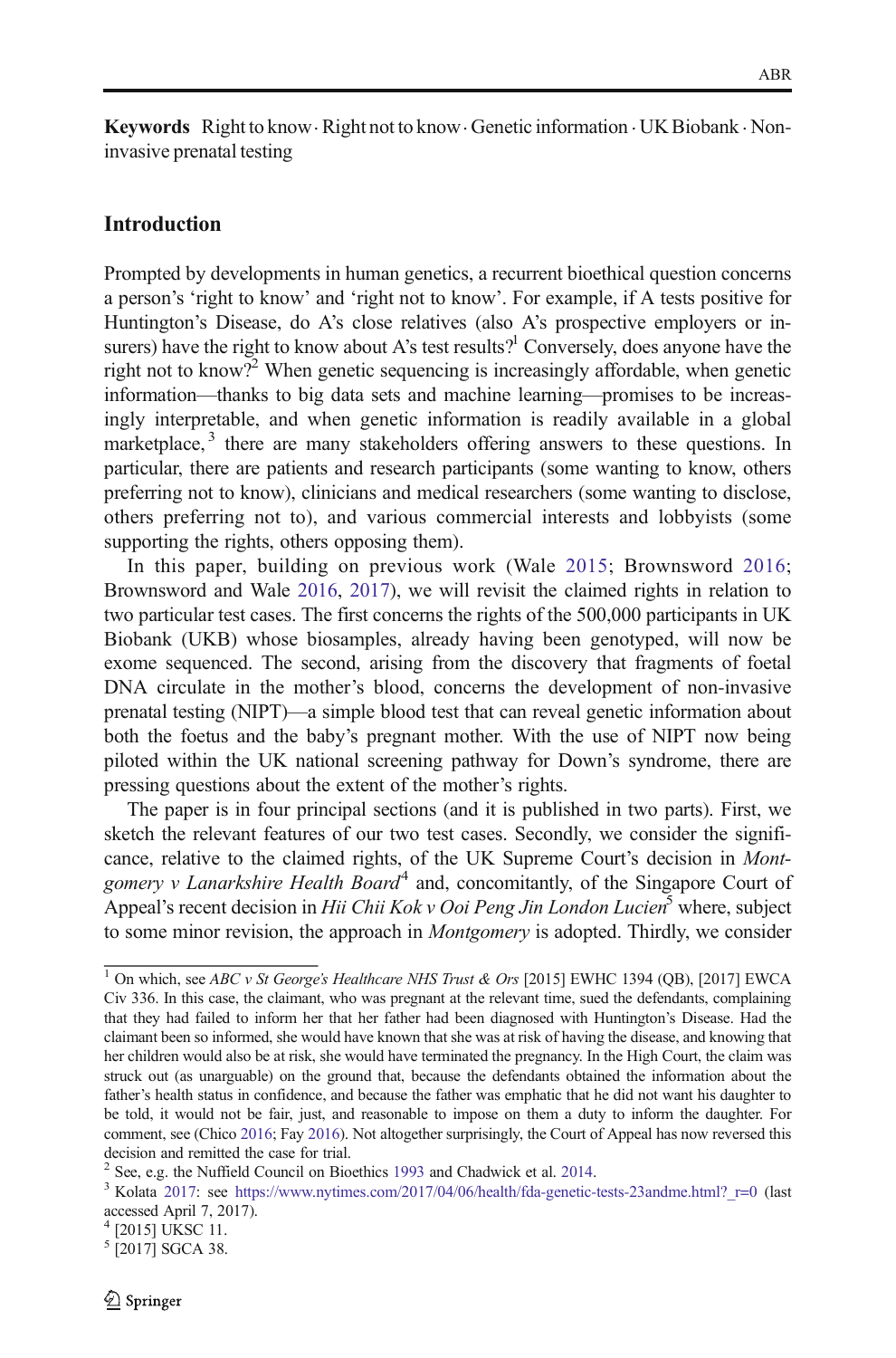how, the jurisprudence apart, the claimed rights might be grounded. Fourthly, we consider the limits on the rights (including some short thoughts concerning the constraints on regulatory effectiveness). We conclude with some short remarks about the kind of genetically aware society that we might want to be and how far there is still an opportunity meaningfully to debate the claimed rights.

However, we preface our discussion with a general caveat. In revisiting these claimed rights, we are conscious that we presuppose a culture in which the idea of individual rights is central to legal and bioethical discourse, a context in which the healthcare system is relatively well resourced, and a community in which chromosomal disorders are a high priority for the use of NIPT. Such conditions, we are well aware, are not universal. While we hope that our discussion will inform bioethical thinking, we recognise 'the importance of local context when thinking about the global expansion of new genomic technologies.'(Mozersky et al. [2017\)](#page-15-0).

### Two Test Cases

We have already introduced our two test cases, UKB (as a major research resource) and NIPT (as a genetic test that already has clinical applications). However, we need to say a bit more about them so that the context for our discussion is clear.

#### UK Biobank

Briefly, UKB curates biosamples and data derived from its 500,000 UK participants. Bona fide researchers worldwide may, and do, access the resource for health research purposes. Initially, there was no plan for systematic sequencing or genotyping of the samples; rather, the hope and the expectation were that the genetic data held by the resource would be generated by particular researchers who would use the samples for their own projects and then return the sequenced or genotyped data to the resource. However, in recent years, there have been two significant initiatives to develop the resource in a more systematic way. First, additional funds were made available for the genotyping of all participants' samples, targeting some 800,000 markers and enabling the imputation of millions of single nucleotide polymorphisms (SNPs). In June 2015, UKB released the data on 150,000 of its participants, with the data on the remaining 350,000 participants due to be released in 2017. Secondly, there is to be a major investment by GSK and Regeneron in exome sequencing 50,000 UKB participants as the first stage in sequencing all 500,000 over the next 5 years.<sup>6</sup>

In practice, because individual participants can be linked by UKB to their data and samples, they could be given access to their genetic information—for example, a participant, worried about possible loss of cognitive function, might want to know whether he has the ApoE4 marker for Alzheimer's disease<sup>7</sup>, and if clinically significant findings are made by researchers, they could be returned to the particular participant. However, the terms and conditions for participation in UKB provide that there will be no feedback of

<sup>6</sup> See: <http://uk.reuters.com/article/uk-health-genes-gsk-regeneron-pharms-idUKKBN16U01O> (last accessed March 28, 2017).

<sup>&</sup>lt;sup>7</sup> See: https://en.wikipedia.org/wiki/Apolipoprotein E (last accessed June 15, 2017).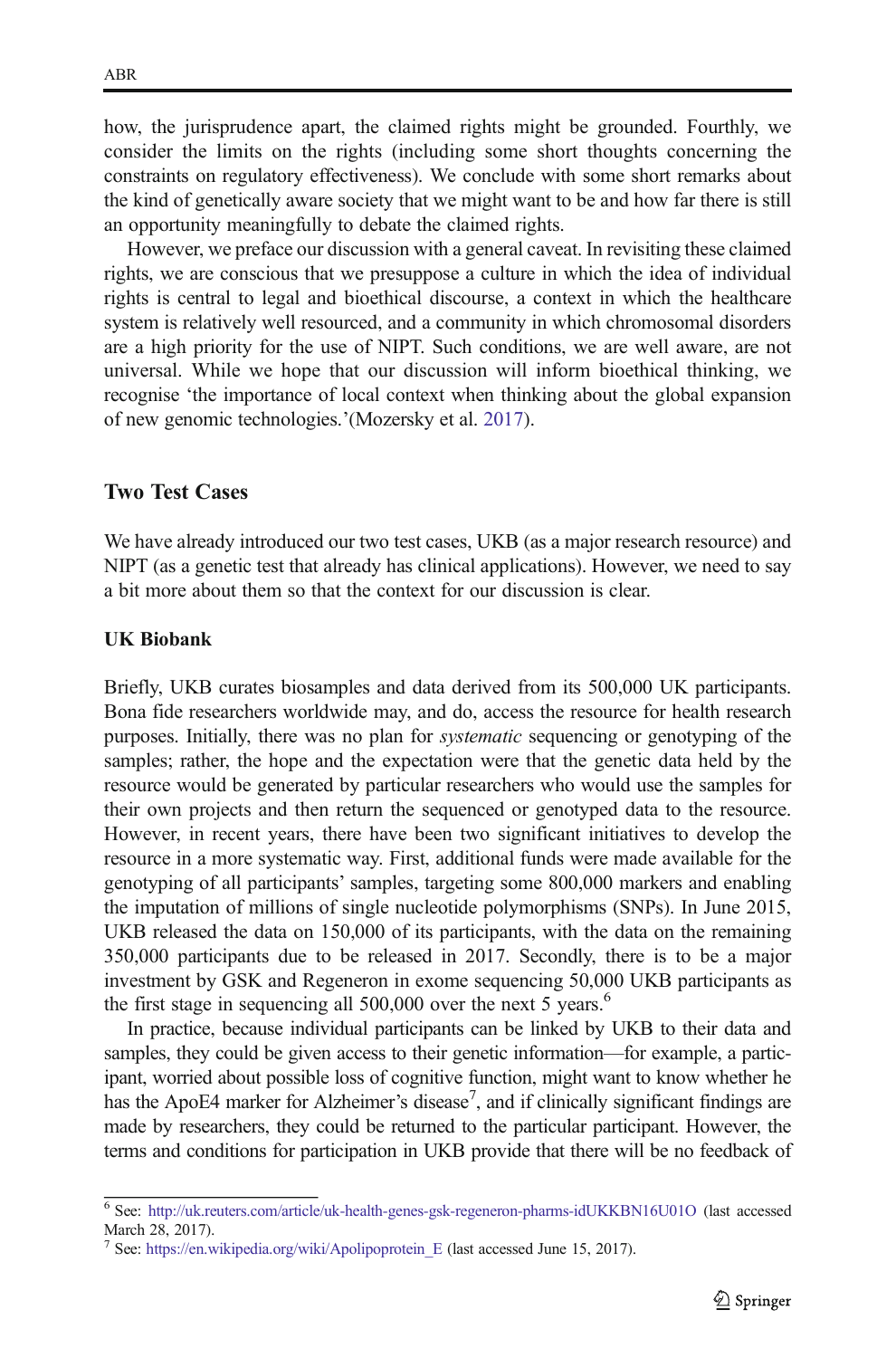research findings to individual participants. Accordingly, if we assume that, prior to participation, individuals have the right to know, then the deal is that one waives the benefit of that right.

At the same time that UKB has been undertaking the genetic development of the resource, it has also begun a ground-breaking multi-modal imaging project to which it plans to recruit 100,000 of its participants. Here, the protocol provides for the return of potentially serious clinical findings (where they are noticed by the radiographers who take the images and then confirmed, on referral, by radiologists) to participants with no option to opt out. Again, if we assume that, prior to participation in the imaging study, individuals have the right not to know, then the deal is that one waives the benefit of that right.

If we juxtapose the implicit waiver of the benefit of the right to know (in the main study) with that of the right not to know (in the imaging study), then this invites an explanation. Granted, the exercise of one of the rights necessarily disapplies the other, but why is it that, where a radiographer happens to notice a potentially serious pathology (confirmed by a radiologist), participants are told but not so if a researcher happens to notice a similar thing when working with the biobank images, data or samples? The crucial question, however, is whether, if the claimed rights are recognised, the participants' waivers will survive ethical and legal review. This, we take it, will turn on whether the consent given by participants is sufficiently free and informed or whether UKB has taken all reasonable steps to ensure that participants understand the protocol.<sup>8</sup>

### **NIPT**

As we have said, NIPT is being piloted within the UK national screening pathway for Down's syndrome.<sup>9</sup> The attraction of the test is that it promises to reduce the need for an invasive amniocentesis test or chorionic villus sampling and, with that, to reduce the number of babies lost during pregnancies (Chitty [2016\)](#page-15-0). However, because NIPT presents an opportunity to provide information about the foetus that goes beyond the trisomies, $10$  even to the point of full genomic profiling, as well as returning information about the mother,<sup>11</sup> it invites questions about how broad the test should be and how far the mother's right to know might extend. For example, should NIPT be used to provide information about relatively trivial conditions as well as non-health related information (such as eye/hair colour or gender) about the developing child?

In the case of the trisomies, NIPT can be very reliable, although subsequent tests may be required to achieve a truly diagnostic outcome, but in other cases—such as some chromosomal microdeletions (missing genetic information) and microduplications (additional duplicated genetic information)—the results may be equivocal, hard to interpret and fall a long way short of diagnostic criteria. Nevertheless, parents can already commission these tests through the private sector and seek a

<sup>&</sup>lt;sup>8</sup> Given that the general rule is 'no feedback', the standard for reasonable notice might be quite demanding. See also Laurie et al. [\(2010\)](#page-15-0).

<sup>&</sup>lt;sup>9</sup> See: Gallagher [2016.](#page-15-0)

<sup>10</sup> For example, Sequenom's MaterniT 21 PLUS [2017.](#page-15-0)

 $11$  See, e.g. Oswald [2015](#page-15-0).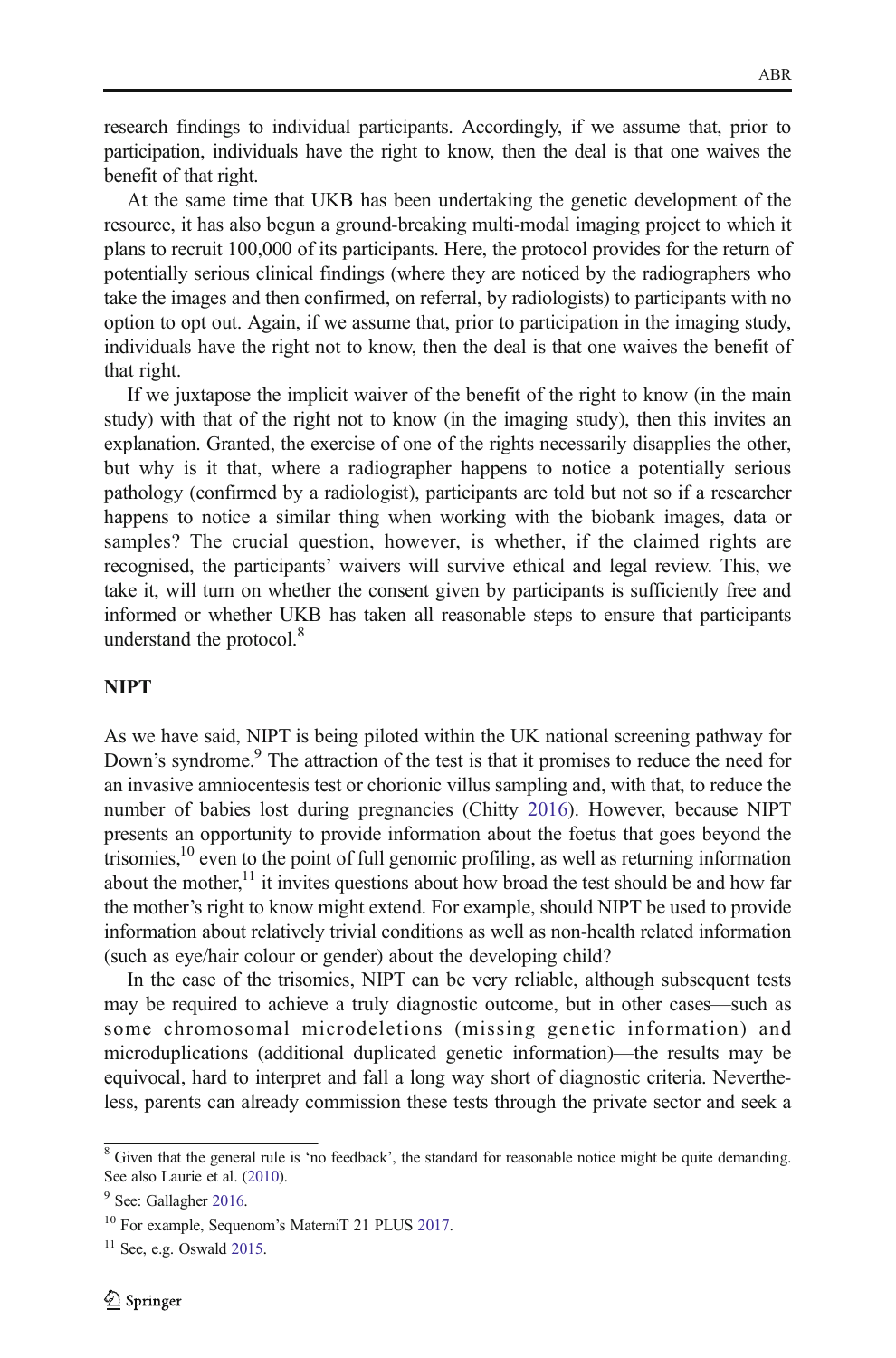range of information.<sup>12</sup> Meanwhile, the public health sector often plays catch up, due partly perhaps to a reluctance to embrace the 'full menu' offered privately. Such reluctance might be explained by an unwillingness to fund tests yielding uncertain information or choices that present unlawful and difficult options for parents. States may also prefer to operate a contingent model where publicly funded testing is only offered as an option for certain risk groups.<sup>13</sup>

Predictably, the availability of NIPT exacerbates concerns about the 'medicalisation' of pregnancy, the 'commodification' of life, the 'trivialisation' of decisions about abortion, the 'routinisation' of prenatal testing, the 'stigmatisation of disability' and so on.<sup>14</sup> Responding to such concerns, the Nuffield Council on Bioethics has recently reported on the ethical issues raised by potential future uses of NIPT.<sup>15</sup> Although the Council does not explicitly frame the bioethical issues in terms of whether and what a pregnant woman has the right to know, or not to know—rather, framing the questions in terms of accommodating the values of choice, autonomy and consent, the avoidance of harm and equality, fairness and inclusion  $16$ —questions about the claimed rights are inevitably provoked by its discussion.

### The Recent Jurisprudence

In common law legal systems, a patient or a participant who believes that they have been wronged by the withholding or disclosing of genetic information might seek a foothold in the general jurisprudence. Thus far, at any rate in English law, the question of whether one might succeed in a tort claim were screeners who use NIPT to decline to return findings that one wished to have (or if they were to return findings contrary to one's known wish not to have feedback) has barely surfaced. By contrast, there has been much discussion of whether a participant might succeed against a biobank researcher in a tort claim for wrongful non-disclosure of relevant individual findings.<sup>17</sup> The consensus is that English law—in which the key legal question is whether it would be 'fair, just, and reasonable' to place researchers under a feedback responsibility—does not clearly support such a claim. <sup>18</sup> However, following the important decision of the UK Supreme Court in *Montgomery*  $v$ Lanarkshire Health Board,<sup>19</sup> it is arguable that, in the clinical context of NIPT if not in the research context of UKB, there is new support for the right to know. Moreover, given that the Singaporean Court of Appeal has very recently followed the approach in Montgomery,

<sup>&</sup>lt;sup>12</sup> Such as Sequenom's MaterniT 21 PLUS test (see: Sequenom's MaterniT 21 PLUS [2017\)](#page-15-0).<br><sup>13</sup> The current UK pilot offers NIPT following conventional screening tests (including serum screening and ultrasound) to high risk groups for trisomies 13, 18, and 21 (>1:150). <sup>14</sup> See *Bioethics* (2015) 29:1 (special issue on NIPT).

<sup>&</sup>lt;sup>15</sup> See Nuffield Council on Bioethics [2017](#page-15-0); see: Ravitsky [2016.](#page-15-0)<br><sup>16</sup> Nuffield Council on Bioethics [2017,](#page-15-0) at Chapter 5.<br><sup>17</sup> Seminally, see: Johnston and Kaye [2004](#page-15-0).<br><sup>18</sup> In *ABC v St George's Healthcare NHS Trust & Ors* [ [should be] noted that neither party submits there is any previous case in this jurisdiction which has considered the obligation to disclose information arising from the practice of clinical genetics.' To which, we might add, let alone the practice of research genetics. However, unlike the High Court, the Court of Appeal took the view that, even though the information at issue was subject to a duty of confidence, and even though there were 'floodgates' concerns (see paras 42–44), the claimant at least had an arguable case that it would be fair, just and reasonable to require disclosure in the circumstances.

<sup>19</sup> [2015] UKSC 11.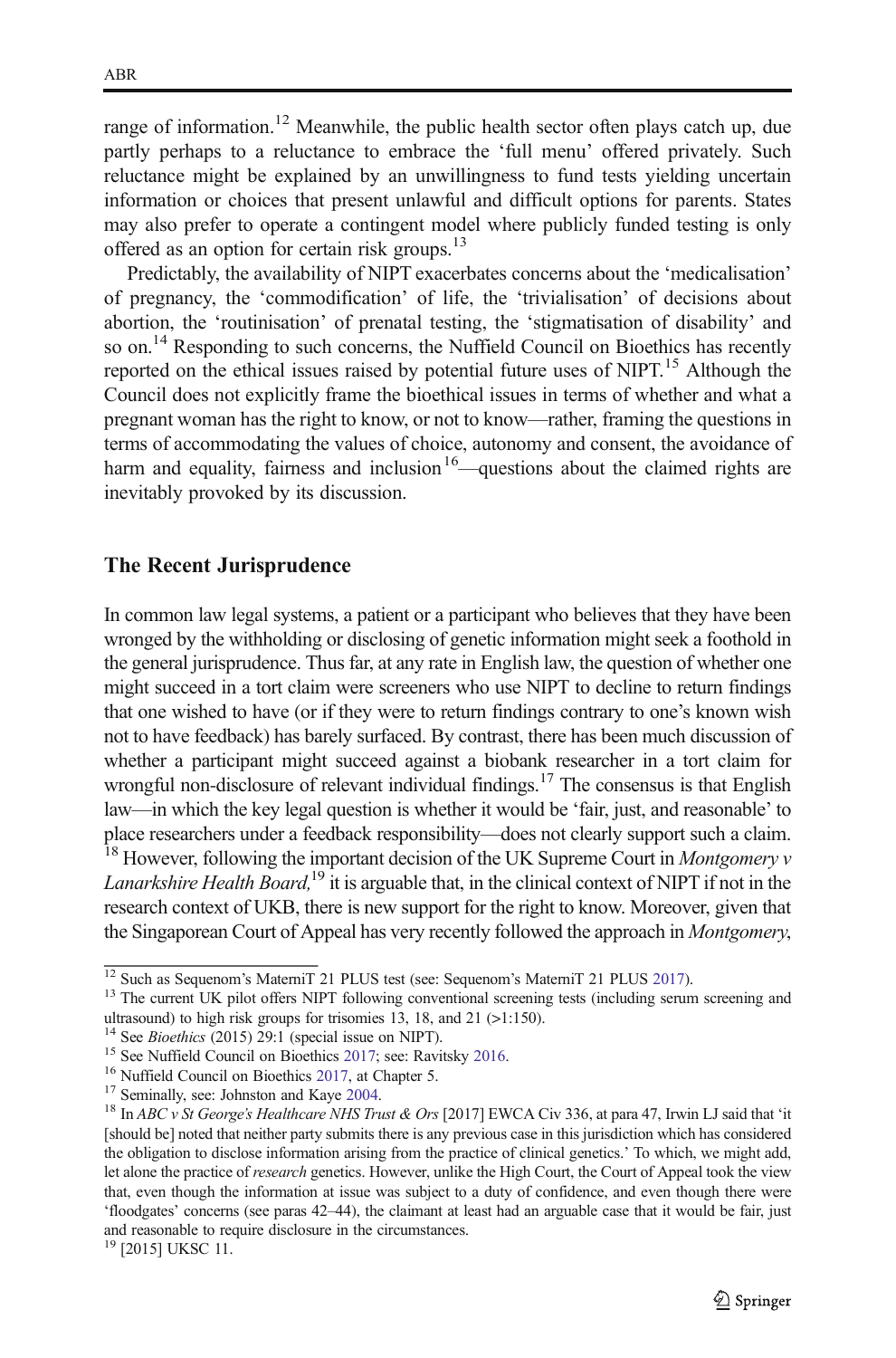it is arguable that, in Singapore too, there is new support in the jurisprudence for the right to know.

The principal question in *Montgomery* was whether a pregnant woman, who was a diabetic, should have been informed that there was a risk of shoulder dystocia and given the option of delivery by caesarean section. Instead, as the court narrated the story,<sup>20</sup> she was not made aware of this particular risk, and sadly, the risk eventuated during an attempted vaginal delivery resulting in the baby being born with severe disabilities. Differing from the lower courts, where a traditional physician-deferential  $Bolam/Bolitho<sup>21</sup>$  test had been applied, the UK Supreme Court held that the relationship between clinicians and patients must be rights respecting rather than paternalistic and that patients have the right to be informed about their options (together with their relative benefits and risks). Signalling a distinct movement away from medical paternalism and patient dependence, the new approach is built on mutual rights and responsibilities, treating patients 'so far as possible as adults who are capable of understanding that medical treatment is uncertain of success and may involve risks, accepting responsibility for the taking of risks affecting their own lives, and living with the consequences of their choices'.<sup>22</sup> That said, Montgomery recognises that, in exceptional circumstances, doctors may legitimately withhold information under cover of the so-called 'therapeutic privilege'. However, the Court emphasises that this exception 'is not intended to subvert [the general principle] by enabling the doctor to prevent the patient from making an informed choice where she is liable to make a choice which the doctor considers to be contrary to her best interests'. <sup>23</sup> In short, patients have the right to make their own judgments, prudential and moral, of what is in their best interests,  $24$  and it is the responsibility of doctors not to override these judgments but to assist patients by ensuring that their choices are suitably informed.

As with any potentially landmark decision in the law of negligence, lawyers can read the ratio (the governing principle) of *Montgomery* in more than one way. Those who wish to minimise the impact of the decision will read it narrowly, while those who wish to build on it will read it more broadly.<sup>25</sup> Nevertheless, after *Montgomery*, we suggest that it is reasonable to assume that, at all stages of a pregnancy, a woman has the right to be informed about her options. It follows that, once NIPT is embedded in the screening pathway, pregnant women will have the right to know about the availability of the test and to be informed about its risks and consequences. The fact that Montgomery supports the right to know in relation to the primary results is probably not especially significant because they will be returned anyway. The real question is whether Montgomery supports a more extended application of the right to know.

Suppose, for example, an NIPT screen reveals a potentially life-threatening condition that affects the *mother*. While *Montgomery* does not directly support the woman's right to be informed, it certainly does not weigh against it and, arguably, by analogy

<sup>&</sup>lt;sup>20</sup> For questions concerning this version of the story, see (Montgomery and Montgomery [2016](#page-15-0)).<br><sup>21</sup> See Bolam v Friern Hospital Management Committee [1957] 1 WLR 852, qualified by Bolitho v City and Hackney Health Authori

<sup>&</sup>lt;sup>22</sup> [2015] UKSC 11, para 81.

<sup>&</sup>lt;sup>23</sup> [2015] UKSC 11, para 91.

<sup>&</sup>lt;sup>24</sup> Nb Lady Hale in *Montgomery* [2015] UKSC 11, at para 115.

<sup>&</sup>lt;sup>25</sup> Seminally, see: Llewellyn [1960;](#page-15-0) Adams and Brownsword [2006.](#page-14-0)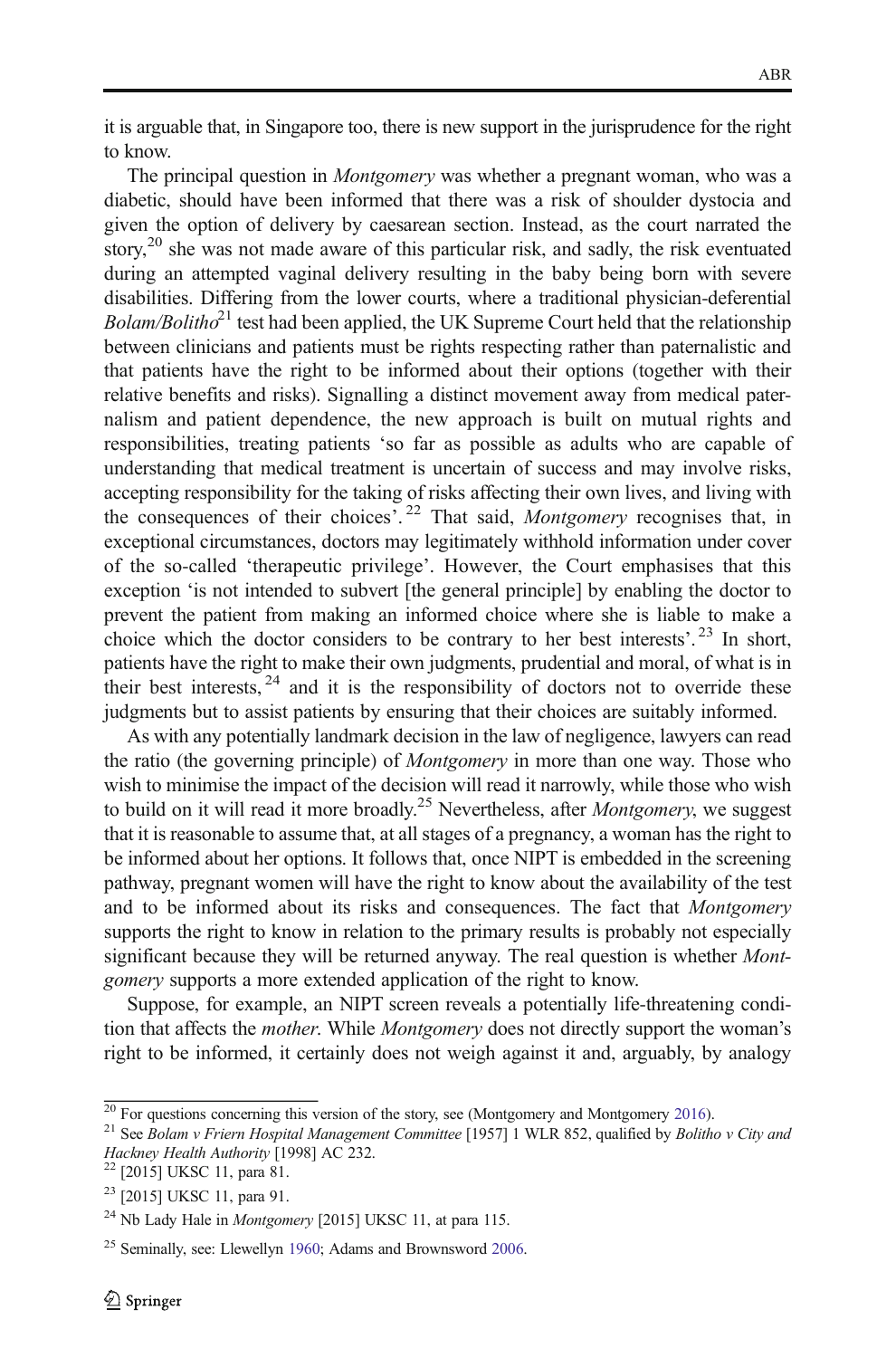with the case of an easy rescue, she is entitled to be informed.<sup>26</sup> Similarly, *Montgomery* does not directly support the woman's right to be informed if NIPT reveals information about the foetus other than that relating to the trisomies. Nevertheless, with the courts realising the importance of the common law being in line with fundamental values, a court might in future start with the proposition that, if a woman wishes to access information about the genetic profile of her baby, she has the right to do so.

As for the right not to know—which, of course, will only become an issue where the practice is to return findings—the thinking in Montgomery suggests that, on the one side, healthcare professionals must restrain any paternalistic impulses that they might have, and on the other, patients must live with the consequences of their decisions. However, it might not be quite so easy to turn back the tide of genetic information. For example, the costs and inconvenience of administering the right not to know might not be trivial, professionals might find it difficult to accept that they should act as though patients know best when in their expert judgement they manifestly do not and the reproductive culture of communities in the future might be far more risk-averse.<sup>27</sup>

Before we attempt to take stock, we need to consider the Singapore Court of Appeal's recent decision in Hii Chii Kok v Ooi Peng Jin London Lucien<sup>28</sup> where, broadly speaking, *Montgomery* is adopted.<sup>29</sup> In *Hii Chii Kok*, the Court recognised that, while there is a dynamic relationship between patients and clinicians, the interactions between the parties basically relate to diagnosis, advice and treatment, and indeed, the claimant in the case alleged that the defendants had been negligent in each of these departments that is, in their diagnosis of his condition, in their advice to him and in their treatment of him. Applying the traditional *Bolam/Bolitho* test to the matters of diagnosis and treatment, the Court followed the trial judge in dismissing these claims. However, the Court took the patient-centric approach in *Montgomery* to be the appropriate standard in relation to the matter of advice. While this did not actually avail the claimant—who, as found on the facts, was fully informed and properly advised, whether judged by a responsible body of medical opinion (as per the *Bolam/Bolitho* test) or by the more patient-sensitive Montgomery test—this is clearly an important development in the local jurisprudence.

In a perceptive passage, the Court in Hii Chii Kok relates the shift from Bolam/ Bolitho to Montgomery, to a new prioritisation amongst the key bioethical principles famously adumbrated by Tom Beauchamp and James Childress.<sup>30</sup> Instead of prioritising (paternalistic) medical practices designed, in line with the principle of beneficence, to improve the health and well-being of patients, the priority in advising patients is to respect their autonomy. The point, as the Court strikingly expresses it, is not 'whether there is a duty to ensure that information is shared with the patient<sup>31</sup>—that there is such a duty is not in doubt. However, the question is whether the information to be shared is to

<sup>&</sup>lt;sup>26</sup> Compare Brownsword [2007](#page-14-0).<br><sup>27</sup> Compare the prognosis in Greely [2016.](#page-15-0)<br><sup>28</sup> [2017] SGCA 38.<br><sup>29</sup> Albeit using a distinctive 3 stage approach ([2017] SGCA 38, para 132–134). At [2017] SGCA 38, paras 138–139, the Court states that the class of potentially material information is not 'limited to risk-related information'. It also includes information relating to the diagnosis and prognosis, the nature of the proposed treatment, and the alternatives.

 $30$  See [2017] SGCA 38, para 114, where the Court cites Beauchamp and Childress [2001](#page-14-0), at 12.  $31$  [2017] SGCA 38, at para 124.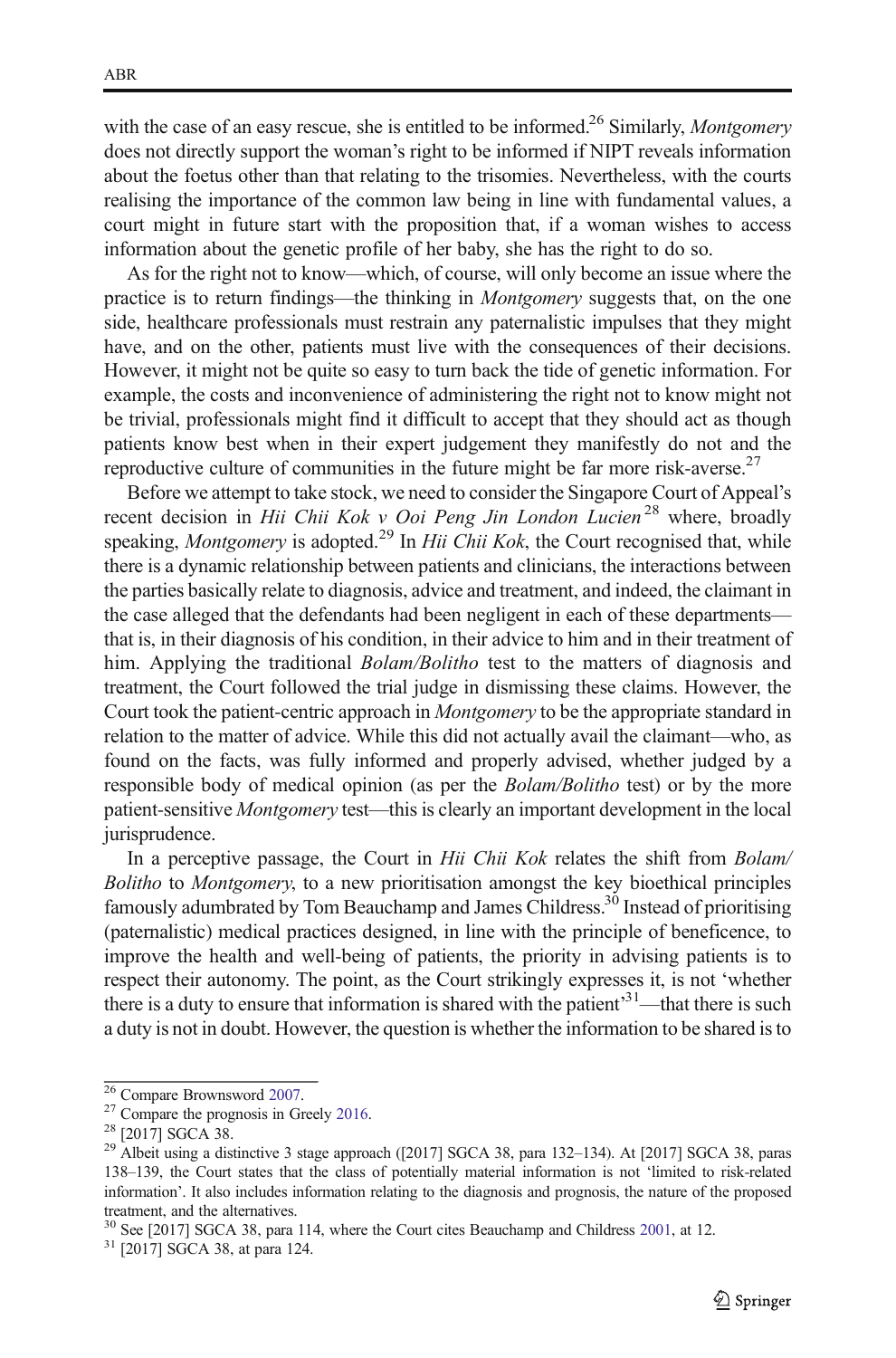be determined by prevailing medical practice and opinion or by reference to the patient's perspective concerning what is material. Answering that question, the Court first says that 'once we accept that a patient should be equipped with such information as is reasonably required to arrive at an informed decision, it would be incongruous to then ignore the patient's perspective when examining the question of the sufficiency of the information provided,<sup>32</sup> which then leads to the proposition that 'the patient has a prima facie right to the information reasonably required to enable him to make a decision.<sup>33</sup> In other words, if the doctor has, but withholds, information that is reasonably required by the patient, then that is a prima facie infringement of the patient's right to know and the burden of justification is on the doctor.

In what circumstances might a doctor justifiably withhold relevant information from a patient? The Court mentions the following three non-exhaustive possibilities  $34$ : (i) where the patient waives the benefit of the right (i.e. consents to the information being withheld), (ii) where a medical intervention is justified under the principle of necessity—such as where life-saving surgery is performed on a person who temporarily lacks decision-making capacity and (iii) where the therapeutic privilege applies. As in Montgomery, the Court cautions against abuses of the therapeutic privilege.<sup>35</sup> For our purposes, though, it is the Court's short remarks on the first possibility that are of most interest. Here, the Court says:

Patient autonomy confers rights on the patient; it does not impose obligations. Thus, there is no *obligation* on the patient to hear what is material to him, and he is entitled to exercise his autonomy by deciding that he does not wish to hear further information about the proposed treatment or its alternative. Given the seriousness of such a decision, waiver should ordinarily be express, or *extremely* clear if it is to be inferred. Moreover, the doctor should satisfy himself that, in deciding to waive his right to hear further information, the patient properly appreciates the seriousness of his decision.36

Hence, although the Court's underlying bioethical reference is the principlism of Beauchamp and Childress, its privileging of autonomy leads to the crystallisation of a patient's right to know, and as with any will or choice-based understanding of rights, the patient rights holder is entitled to waive the benefit of the right. While this does not entail recognition of a patient's right not to know, it certainly puts the patient's autonomy interest and his right to know front and centre.

Taking stock: first, in relation to the woman's right to know the primary results of NIPT, both *Montgomery* and *Hii Chii Kok* are clearly supportive, but it remains to be seen how far this recognised right might extend beyond these results (which, anyway, will routinely be returned). Secondly, it is unclear that these decisions support the woman's right *not* to know. Thirdly, although *Hii Chii Kok* underlines the need for unequivocal signalling of a waiver, we do not know how demanding the courts will be in applying the general bioethical principle that a waiver, or a consent, is valid only where

 $\frac{32}{32}$  [2017] SGCA 38, at para 125.<br>  $\frac{33}{4}$  [2017] SGCA 38, at paras 150–152.<br>  $\frac{35}{12017}$  SGCA 38, at para 153.<br>  $\frac{36}{12017}$  SGCA 38, at para 150.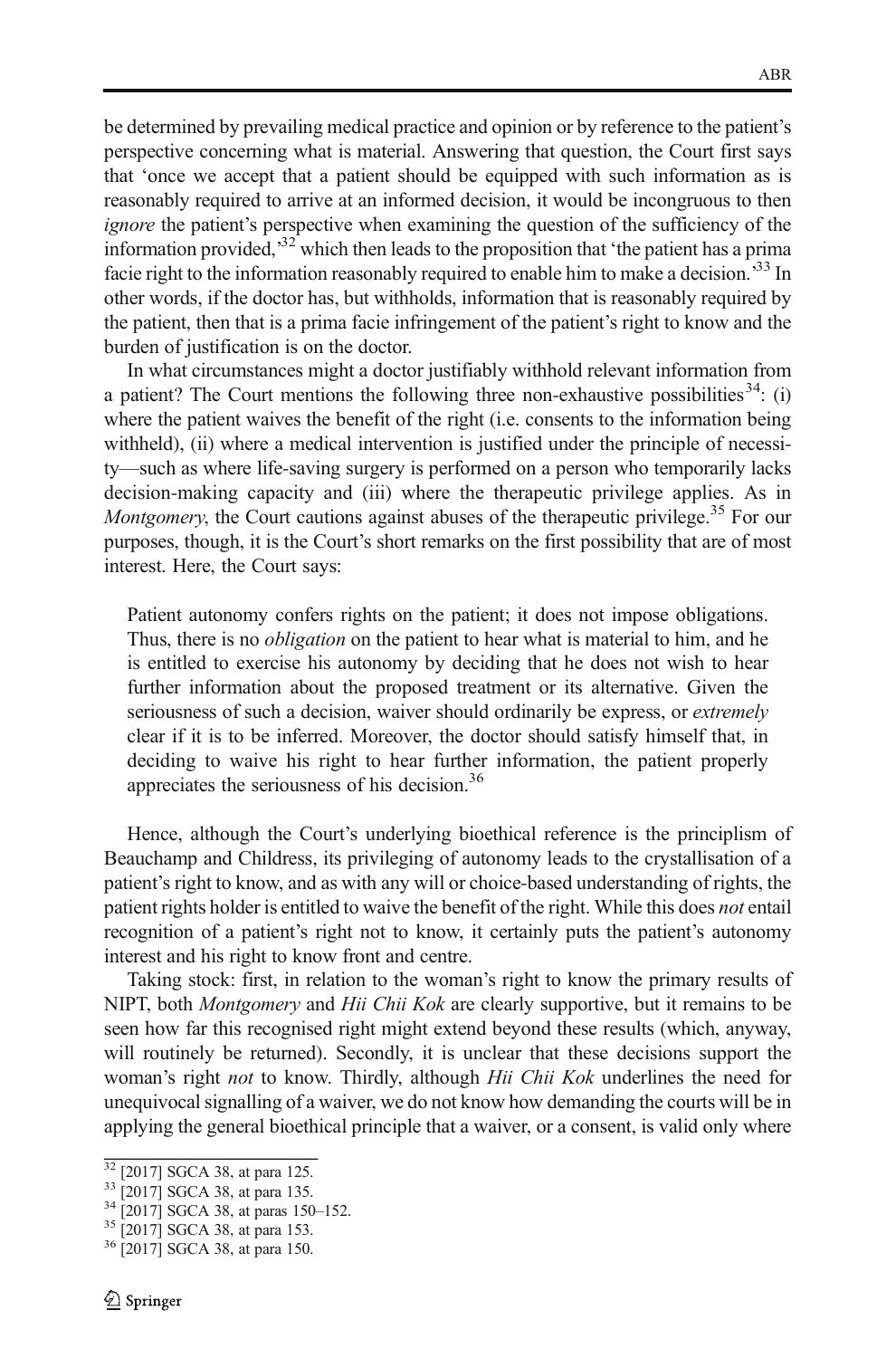the rights holder gives it 'freely' and on an 'informed' basis. <sup>37</sup> Moreover, neither Montgomery nor Hii Chii Kok can give us any assistance in knowing how courts will apply their local legislative controls on unfair contract terms or their case-law on unconscionable terms or volenti non fit injuria. No doubt, there are many nice points of law that might arise here. Fourthly, it remains moot whether these precedents should, or will, have any traction in research contexts such as that of UKB. Accordingly, while, in their respective jurisdictions, *Montgomery* and *Hii Chii Kok* might offer a necessary foothold in the jurisprudence, beyond the clear case, we need further reasons to clinch the argument for the claimed rights.<sup>38</sup>

#### The Basis of the Rights

On what basis, other than in case-law developments of the kind that we discussed in Part One of the paper, might one claim, or indeed contest, the right to know or the right not to know? In some contexts, the claimed rights might have a basis in either hard or soft law—for example, in particular pieces of informational legislation (dealing with, say, freedom of information or a data subject's rights in data protection law), or in provisions such as Article 10.2 of the Convention on Human Rights and Biomedicine, according to which: 'Everyone is entitled to know any information collected about his or her health. However, the wishes of individuals not to be so informed shall be observed'. <sup>39</sup> Other things being equal, there would also be a reasonable transactional basis for the claimed rights if one had been promised that one would be told or would not be told some particular matter—as where non-invasive prenatal testing (NIPT) is procured privately or as in the terms and conditions for the Estonian Genome Project<sup>40</sup> which provide explicitly and exceptionally that participants have both claimed rights.<sup>41</sup>

With regard to our two test cases, there are of course many differences between the clinical and reproductive context in which NIPT is being piloted and the multi-purpose health research context of UK Biobank (UKB). Whereas, in the former, it is clear that pregnant women will be given the results of the test—because, without knowing that they have a negative result, they cannot be confident in declining a more invasive and risky test—in the latter, the extent to which the claimed rights apply seems to hinge on the particular terms and conditions for participation (and the adequacy of participants' consent or waiver).

Where the position is not clear, how might the claimed rights be grounded? In what follows, we sketch two arguable grounds: first, on the basis that one has a reasonable expectation that one's interest in knowing or not knowing about one's genetic profile should be protected and privileged, and secondly, that the claimed rights are already immanent in principles or concepts that we recognise.

<sup>&</sup>lt;sup>37</sup> See, generally, Beyleveld and Brownsword [2007](#page-14-0).<br><sup>38</sup> Compare: Dworkin [1978](#page-15-0).<br><sup>39</sup> See, too, Article 5(c) of the UNESCO Declaration on the Human Genome (endorsing the 'right of every individual to decide whether or not to be informed of the results of genetic examination and the resulting

consequences'). <sup>40</sup> See: <http://www.geenivaramu.ee/for-donors/gene-donor-consent-form.html> (last accessed December 1, 2013).

<sup>&</sup>lt;sup>41</sup> See: e.g. the survey in Ethics and Governance Council of UK Biobank [2015](#page-15-0).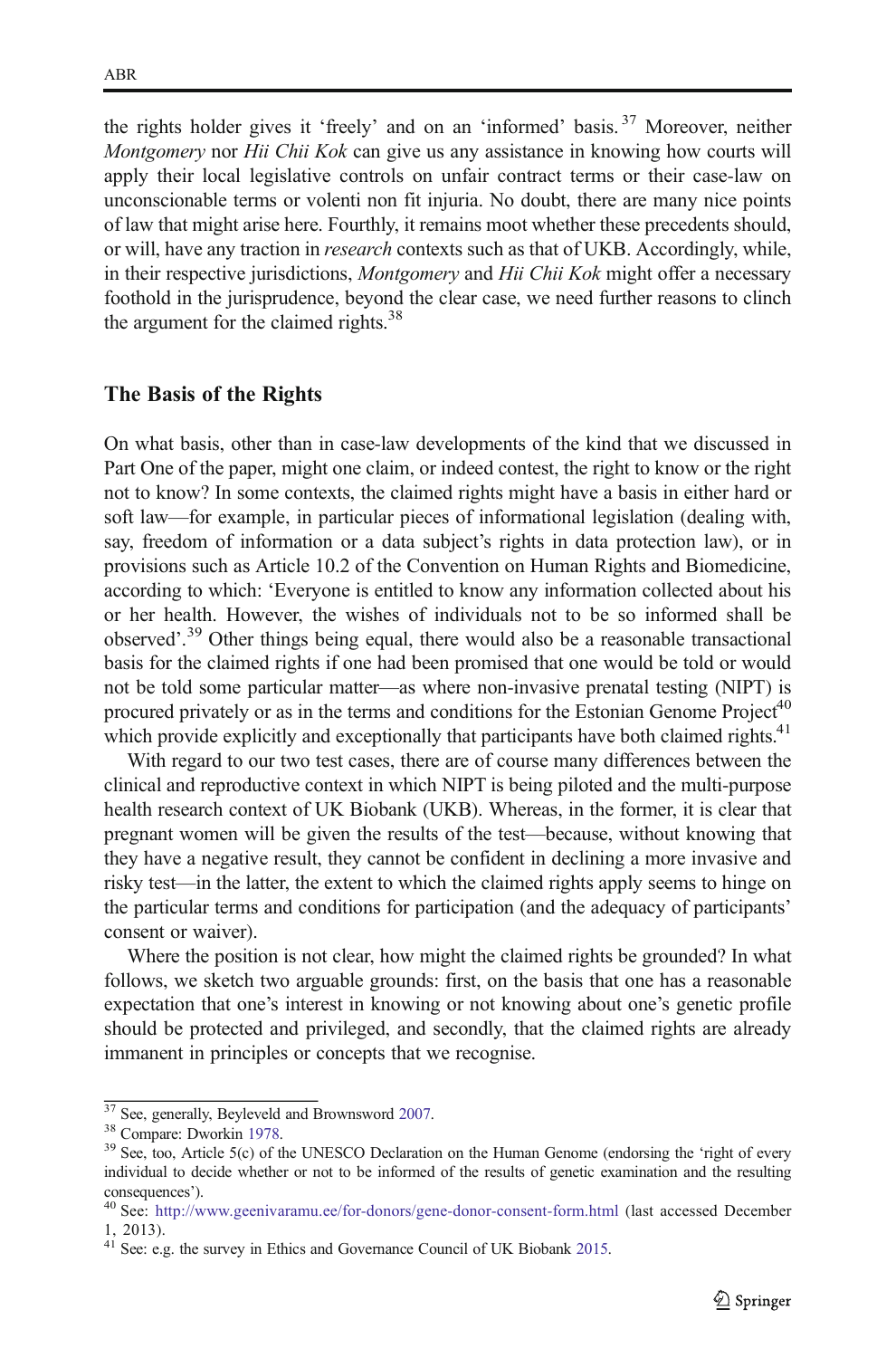## The Claimant Has a 'Reasonable Expectation' That the Information at Issue Should Be Disclosed (a Right to Know) or Not Disclosed (a Right Not to Know)

Claiming the rights on the basis that one simply has the relevant expectation is not sufficient; that expectation must also be a reasonable one. How might one's expectation be shown to be reasonable?

First, it might be claimed that the researchers or screeners had informally signalled that feedback would be given. In relation to NIPT, where the anticipated benefits of the test depend upon the results being returned, the context clearly raises a reasonable expectation that the primary results will be disclosed. By contrast, many biobanks, including UKB, have well-advertised 'no feedback' policies, suggesting that participants have no reasonable expectation of individual findings being returned to them. Even though such policies might be expressed ambiguously in terms that leave it unclear whether the biobank regards itself as having a duty *not* to return findings or as having no duty to return findings (thereby retaining a discretion to return findings), it is clear that 'no feedback' amounts to a denial of participants having a claim-right to know.

Secondly, in the context of biobanking, a participant might plead an expectation, shared by others, that because participants assist researchers in various ways, the latter should reciprocate by giving appropriate feedback.<sup>42</sup> However, the fact that others share A's expectation does not make anyone's expectation *reasonable*. The underlying question is whether there is a generally accepted principle of reciprocation and whether, relative to such a principle, it is reasonable to expect feedback to be given.

Thirdly, settled custom and practice might be relied upon, whether with regard to the use of NIPT or in biobanking. Even if the screeners or researchers with whom one deals have not signalled their position in relation to the return of findings, the sectoral custom and practice (of biobanking and screening) might suffice to ground a reasonable expectation that the claimed rights are recognised. Or, echoing the previous point, one might argue that, beyond sectoral practice, it is customary to respect the principle of reciprocity, of one good turn deserving another—a principle that would surely aid claims made by participants in UKB who contribute enormously to the project but not so obviously claims made by patients who have given blood for NIPT purposes.

#### The Claimed Rights Are Immanent Within Recognised Concepts or Principles

Irrespective of such contingent indicators, might the claimed rights be immanent within such key concepts as property, privacy, autonomy and agency (and our understanding of their associated rights)? $43$ 

Arguably, both claimed rights can be teased out of an agent's right to self-development. This implies the right to have conditions that allow for the free construction of one's personality (or identity)—that is to say, each agent being free to be who they want to be, to form the relationships that they want to have, and to pursue the interests that they choose to have and so on.<sup>44</sup> Such a critical interest includes an interest in informational self-

<sup>&</sup>lt;sup>42</sup> For evidence of such an expectation, see, e.g. Bovenberg et al. [2009](#page-14-0) and Wellcome Trust and Medical Research Council [2012.](#page-15-0) <sup>43</sup> But, n.b., our general caveat about the need for sensitivity in relation to global variation in these normative

concepts and culturally-bound values and priorities.

<sup>44</sup> Compare: Beyleveld and Brownsword [2015](#page-14-0), at 173 (for an argument based on agential self-understanding).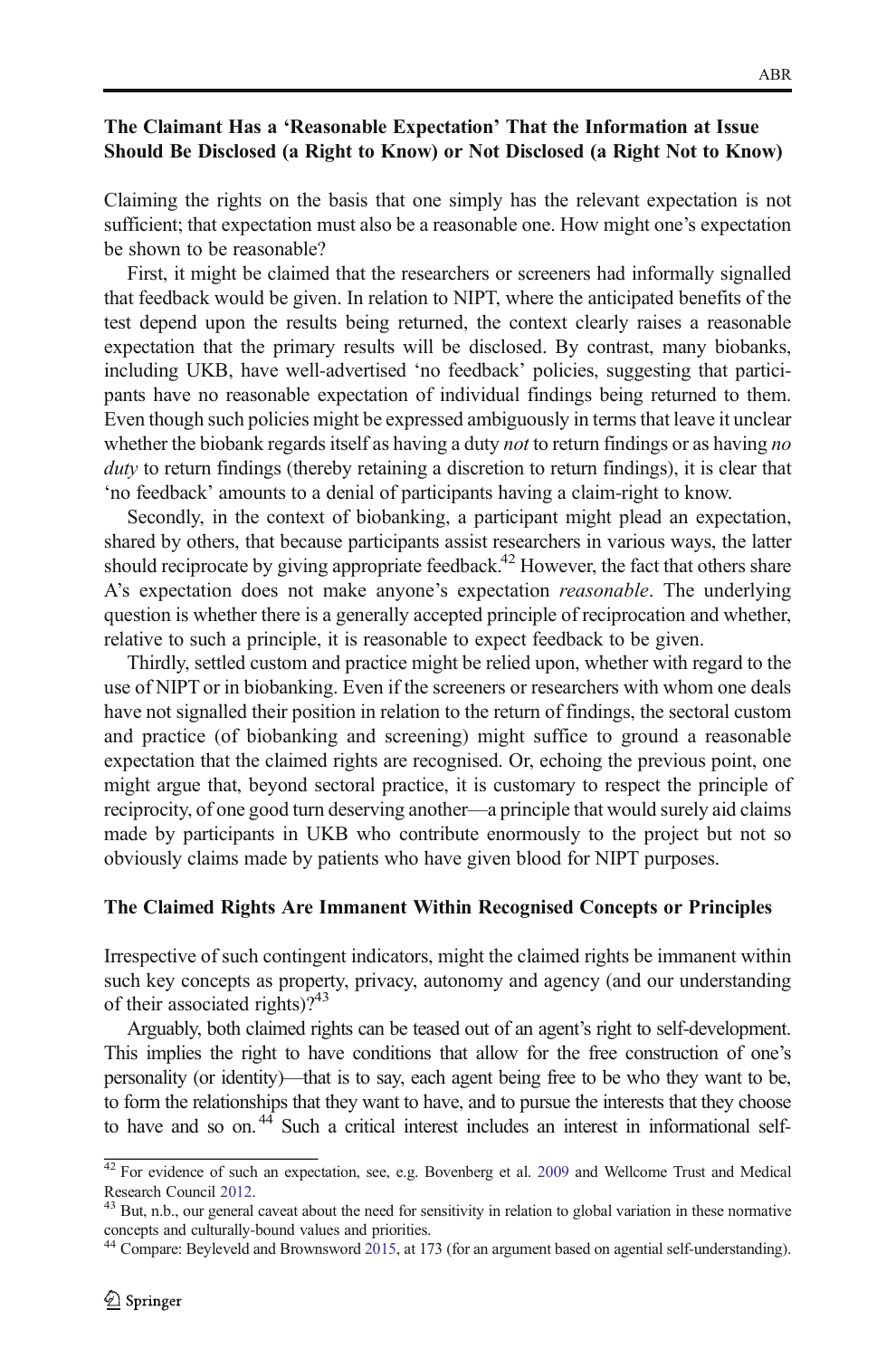determination that bridges both well-being and autonomy. In an age of burgeoning genetic information, some agents, preferring to be aware of risks and to manage them, will want to know as much as they can about the details of their genetic profile, but others will prefer not to anticipate their futures and to cross whatever bridges that have to be crossed as and when they meet them—23andMe will not be for them. While the former will claim the right to know, the latter will insist on the right not to know. However, both rights are grounded in the root interests of human agents, and if denied, there is a diminution in both agent autonomy and agent well-being.<sup>45</sup>

This kind of argument is nicely illustrated in a recent exchange concerning a child's right to know their genetic origins (particularly that they were donor-conceived). According to Ravitsky, Guichon, Lemoine and Giroux, the question is not whether, in a consequentialist way, children would be better off knowing, or not knowing, such things; rather, there is a question of autonomy at stake (Ravitsky et al. [2017\)](#page-15-0). Thus,

Violating [autonomy] deprives donor-conceived people of the liberty to choose what meaning they assign to the genetic components of their identity and relationships, a choice experienced and taken for granted by most others in society. The deontological framework does not claim that all or most donor-conceived people will necessarily find their genetic origins of great importance, but rather that they are entitled to make that determination for themselves.<sup>46</sup>

Indeed, if we are looking for a knock-down argument, as Ravitsky et al. argue, if we recognise the right to know in adoption law, then why not also in assisted conception law? And, if in both adoption and assisted conception, then why not in non-adoptive, non-assisted, conception, and so on?

Alternatively, we might try to anchor the claimed rights to our thinking about property and about privacy. In both cases, we might argue that recognition of the claimed rights coheres with our understanding of these concepts. For example, we might argue that the right to know is already immanent in our thinking about property. Here, the idea is that, if anyone has the right to know the results of genetic analysis of a sample, it is the person who gave the sample<sup>47</sup>—or, to put this somewhat tendentiously, but perfectly naturally, it is the person whose sample this is. To be sure, the introduction of proprietary rights in this way is heavily contested. Nevertheless, if an agent can simply say in relation to such information: 'This sample (and the information it contains) is my property; it is mine', this readily explains and justifies the demand to have findings returned. Or, we might argue for the right not to know by relating it to the protean concept of privacy. On almost any version of privacy—such as the right to maintain a state of psychological separateness, or the right not to be subject to unwilled 'intrusions', or the right to be let alone—it seems plausible to argue that we each have the right not to know about our own genetic profile.<sup>48</sup>

<sup>45</sup> Compare Halliburton [2009;](#page-15-0) and J. Husted, 'Autonomy and a Right Not to Know', in Chadwick et al. [2014](#page-14-0), at  $24.$ <br> $46$  Ibid.

 $47$  Clearly, this line of argument intersects with debates about proprietary rights in detached body parts (see: e.g. Brownsword [2009](#page-14-0)) and in personal data (see: e.g. Lanier [2013\)](#page-15-0).<br><sup>48</sup> Compare Graeme Laurie, 'Privacy and the Right Not to Know: A Plea for Conceptual Clarity', in Chadwick

et al. [2014](#page-14-0), at 38.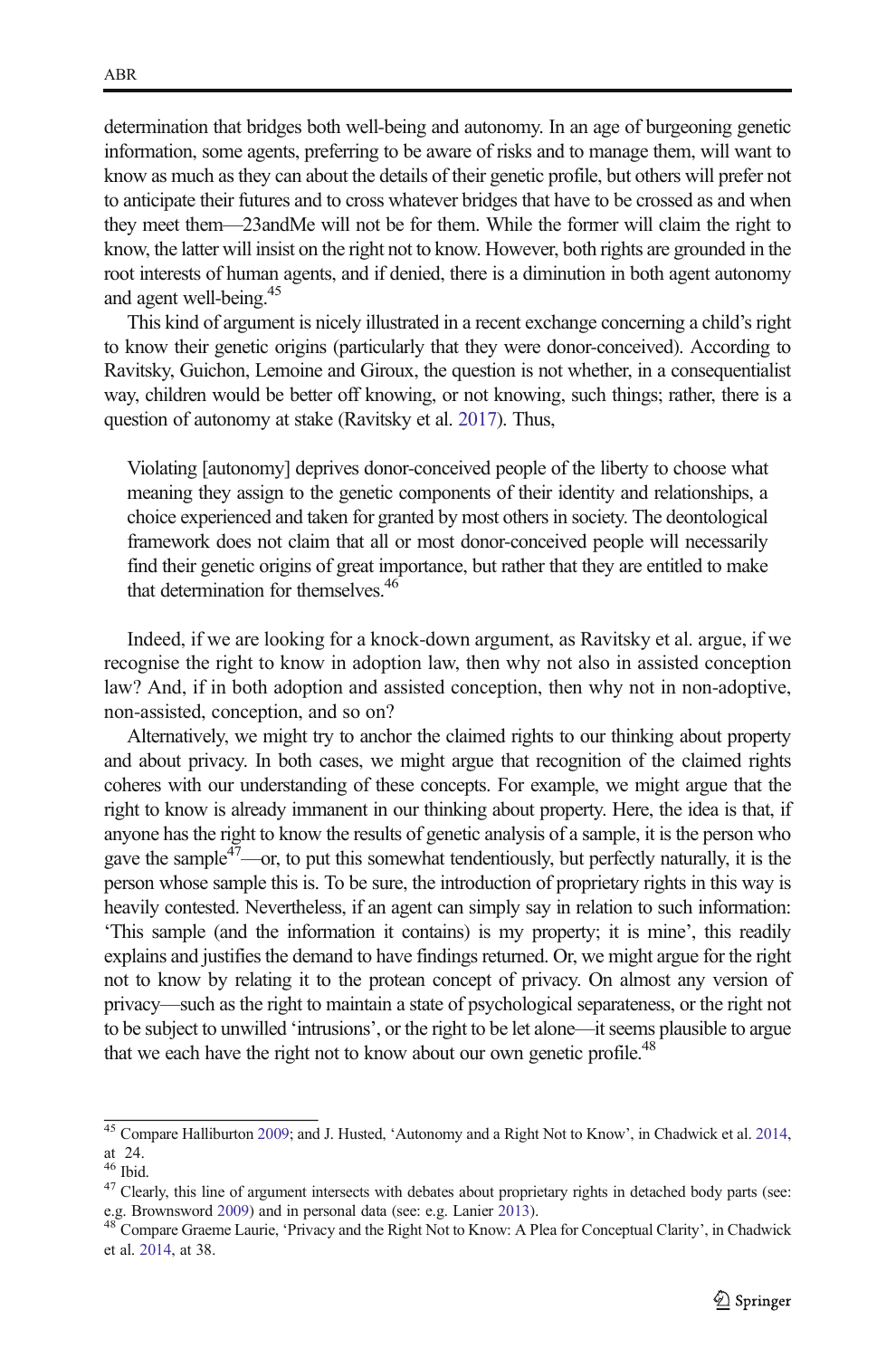## Specifying the Limits of the Rights

If insurers argue that they have the right to know about the genetic profiles of their prospective insured, they can draw on the general legal principle that requires full disclosure by applicants. However, even where the right to know is recognised, it might be limited (or outweighed) by conflicting rights (such as the right against unfair discrimination). Indeed, one reading of ABC v St George's Healthcare NHS Trust  $&$  Ors<sup>49</sup> is precisely whether the duty to warn the patient (correlatively, the patient's right to know) was limited (or outweighed) by the duty to respect the fact that the relevant information was obtained in confidence. Our next question is this: What limits might be specified within the claimed rights themselves?

Although our question relates to both claimed rights, we restrict our discussion to the right to know. We consider three possible limits on the scope of this right, namely: (i) the information might be applied for an unlawful purpose, (ii) the condition to which the information relates is not sufficiently serious to warrant disclosure and (iii) the claimant might be harmed because the information given is not sufficiently interpretable to be actionable.

## Unlawful Purposes

It is unlikely that personal health findings returned by a biobank would be applied for unlawful purposes. However, the results of NIPT might be acted on unlawfully, most obviously by terminating the pregnancy for social sex selection reasons.<sup>50</sup> Recognising this particular risk, the Nuffield Council on Bioethics has recently recommended that NIPT providers should be prohibited from generating or reporting information about the sex of the foetus unless 'there is concern that the foetus may be showing signs of a significant sex chromosome aneuploidy or is at risk of a sex-linked disorder.'<sup>51</sup>

However, the Council's view notwithstanding, there surely will be cases where providers—particularly private extra-jurisdiction providers—will return results that identify the sex of the foetus. Moreover, such providers can argue, first, that the local certifying doctors rather than remote NIPT providers are the appropriate gatekeepers of lawful terminations, and secondly, that many women simply want to know (but not act on knowing) the sex of their baby.<sup>52</sup> Of course, if providers know full well that a woman will use her NIPT results for unlawful purposes, the second of these rejoinders will be hollow, but then providers who do not want to have such knowledge will no doubt refrain from asking too many questions.

Where NIPT providers are operating in a global online marketplace for genetic information, we have to lower our expectations about the effectiveness of regulatory interventions. However, this is not entirely a counsel of despair. For example, internet service providers, or other online intermediaries, might be prepared to act as 'chokepoints', restricting supply of goods, services or information from target sites; (Tusikov [2016\)](#page-15-0) local regulators might be able to target relevant assets or personnel in the home jurisdiction; and, there might be

 $49$  [2015] EWHC 1394 (QB), [2017] EWCA Civ 336 (n 1 above).<br>
<sup>51</sup> See: Hall et al. [2009](#page-15-0).<br>
<sup>51</sup> Nuffield Council on Bioethics [2017,](#page-15-0) at para 6.16.<br>
<sup>52</sup> See Deans et al. [2015](#page-15-0).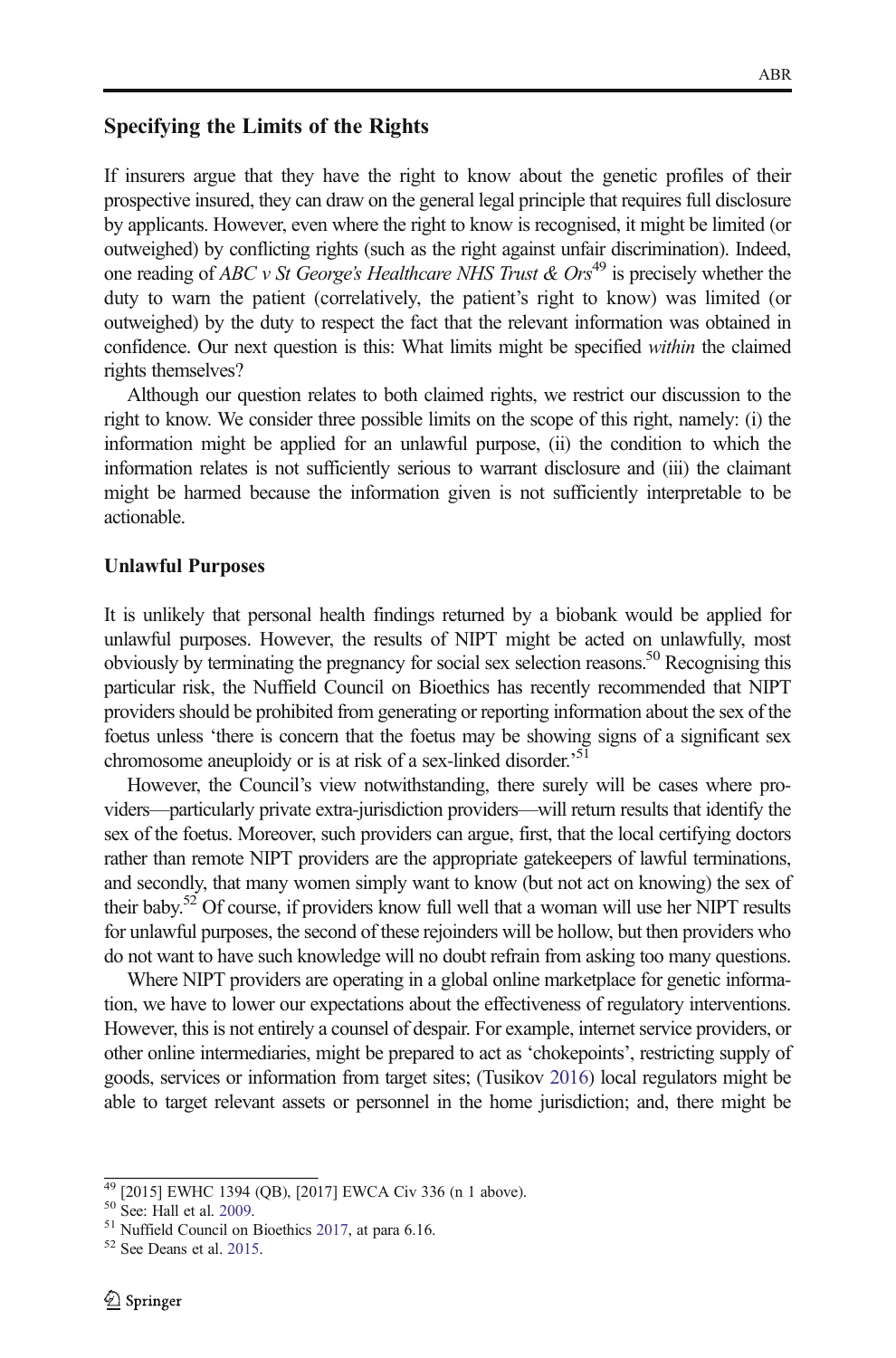opportunities for reciprocal cross-border enforcement or other forms of cooperation between national regulators.<sup>53</sup>

#### Non-serious Conditions

We noted earlier that UKB is giving some feedback to those who participate in the imaging study. The feedback is limited to conditions that are potentially serious. To some extent, this might be seen as paternalistic, judging that as a general rule the distress occasioned to participants by false alarms will outweigh the benefits. However, because participants who are alerted are advised to follow this up with their doctors, there is also a non-paternalistic cost consideration: Quite simply, the NHS does not have the resources for UKB to be encouraging participants to add unnecessarily to the strain on the system.

Similarly, the Nuffield Council on Bioethics has recently recommended that NIPT should not normally be used to test 'whether a foetus has a less significant medical condition or impairment or an adult onset condition; to find out whether the foetus is the carrier of a gene for any kind of medical condition or impairment; nor to reveal non-medical traits of the foetus.<sup>54</sup> Such restrictions might be read as hinting at moral paternalism—that is to say, at the Council judging that it is not in a woman's moral interest to have this kind of information which might then be used as an inadequate reason for terminating a pregnancy. However, the limitation might also be justified in much the same (resource-related) way that UKB might justify its limited feedback to participants. Moreover, in the typical case, where the information concerns the foetus, the benefit/harm calculation which is implicit in the Council's reasoning is elastic enough to include undermining the capability of the future (as yet unborn and quite possibly to be terminated) person to make their own choices (including not to know) and any negative impacts on the 'wider societal environment' (whatever this might mean).<sup>55</sup> In other words, the Council might defend its apparently paternalistic recommendations by representing the case for limitation in non-paternalistic terms; rather than limiting the range of NIPT for the sake of the woman's own moral welfare, the purpose is to protect against the risk of harm to the foetus-that-becomes-a-person and the social environment. Nevertheless, quite why the Council—which, after all, was amongst the first to draw attention to the right to know <sup>56</sup>—should shy away from a more direct and explicit engagement with the claimed rights in favour of an apparently more paternalistic and

We begin by examining the issue of confidentiality, considering in particular why it is important and how it is currently protected by the law and by other means. We then ask whether there are circumstances in which the confidentiality of genetic information ought properly to be overridden to permit disclosure to those interested third parties who, it is sometimes said, have a 'right to know.'

Although the Council clearly would prefer interested third parties (usually in families) to be informed, the subsequent discussion of the ethical issues (in paras 5.24–5.28 of the 1993 report) displays a reluctance fully to embrace a claim right to know.

 $\frac{53}{53}$  See, e.g. Lessig [2006.](#page-15-0)<br><sup>54</sup> Nuffield Council on Bioethics [2017](#page-15-0), at para 6.13. But, nb, Huntington's Disease is a late onset condition and disclosure of this condition is precisely the question in the *ABC* case (n 1 above).<br><sup>55</sup> Nuffield Council on Bioethics [2017](#page-15-0), at para 6.12. Again, the particular characteristics of the environment

will reflect local conditions: see Mozersky et al. [2017](#page-15-0).<br><sup>56</sup> See: Nuffield Council on Bioethics [1993](#page-15-0), at para 5.8, where we read: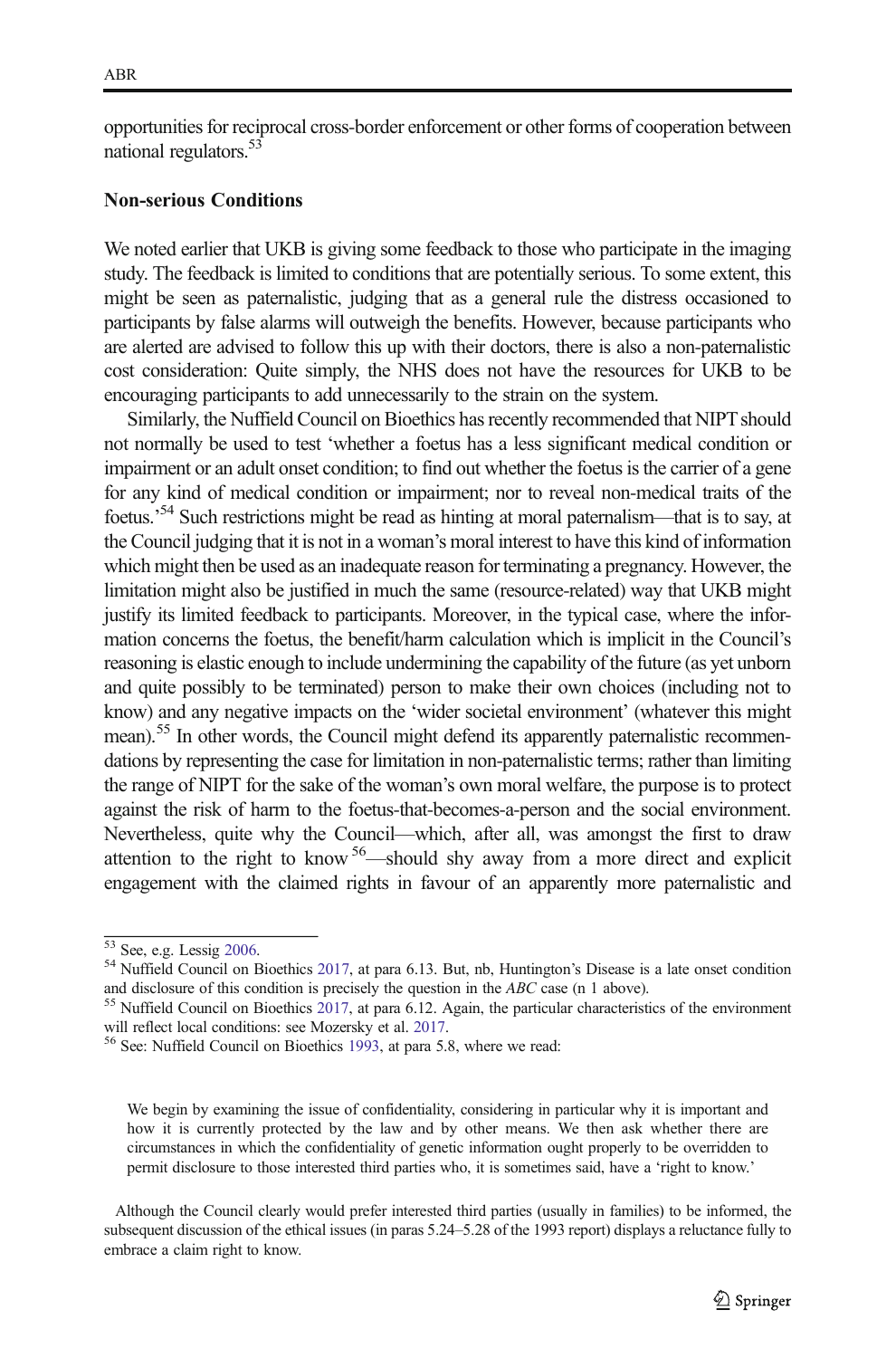certainly more consequentialist approach is a matter for further consideration (but not in this paper).<sup>57</sup>

Again, the fact that private online providers are in play presents regulatory challenges. Ideally, post-test, there should be a regulatory framework that (i) makes provision for the storage, security and future destruction of important personal data (including genetic data) and (ii) treating both the present mother and any future child as potential claimants, takes an acceptable position on their respective right to know and not to know.

With regard to the former, there are obvious advantages in a coordinated global approach that encourages (if not requires through licence or other means) providers to be transparent about their processes for handling/storing data and the mechanisms for addressing any future areas of dispute. With regard to the latter, while domestic regulators can consult with and then be guided by their community's view of reasonable informational expectations, the positions taken are likely to differ from one state to another. In some places, the right of a present generation mother to know might be treated as taking priority over the rights of future generations to choose whether or not to know, but in other places, this priority might be reversed. In the face of such difficult bioethical choices, coupled with significant local variation, global agreement might be simply wishful thinking.

#### Interpretability and Actionability

The Nuffield Council on Bioethics recommends limiting use of NIPT to cases where it provides an 'accurate prediction' of a serious medical condition or impairment.<sup>58</sup> Similarly, it is common amongst biobankers to find a reluctance to return genetic data where it is difficult to interpret.

Recognising the potential uncertainty of genetic information, the different degrees of seriousness of findings, and different grades of actionability,  $59$  rather than opting for no feedback or full feedback, one suggestion is that we might place findings on one of three lists: (1) a 'white list' (results should be returned), (2) a 'grey list' (results may be returned) and  $(3)$  a 'black list' (results should not be returned). <sup>60</sup> As researchers improve their understanding of the significance of particular genetic markers, the lists would be revised with some markers moving onto the white list. In this way, the need for paternalistic restriction would be reduced.

Certainly, where the test is publicly funded, a policy of returning findings that are not properly understood would seem like poor value for money. However, if individuals wish to use their own funds to procure such information, and if (like the Nuffield Council on Bioethics) we commit to the value of 'choice, autonomy and consent', while the State might not feel justified in prohibiting such action, it might at least see good reason not to encourage it—and, especially so, if reliance on privately procured tests leads to unintended burdens on public resources.

 $\frac{57 \text{ In } ABC \text{ } v \text{ } St \text{ } George's \text{ } Healthcare \text{ } NHS \text{ } Trust \text{ } & \text{ } Ors \text{ } [2017] \text{ } EWCA \text{ } Civ \text{ } 336, at \text{ } paras \text{ } 57–60, there is an }$ extended and helpful reference to the decision of the New Jersey Superior Court in Safer v Pack (291 N.J. Sup. 619, 677 A. 2d 1188) 1996, where it was held that a physician did have a duty to warn the child of a patient of a genetic risk. Arguably, this assists the foetus-that-becomes-a-person who claims a right to know the results of an NIPT carried out on his or her mother.

<sup>&</sup>lt;sup>58</sup> Nuffield Council on Bioethics [2017,](#page-15-0) at para 6.6. Only for conditions/impairments that are actually being tested for.

 $59$  Nb, too, ABC v St George's Healthcare NHS Trust & Ors [2017] EWCA Civ 336, at para 38, where Irwin LJ suggests that, where there is no cure for a condition, an argument for disclosure based on autonomy would be of 'reduced value' because the 'claimant would have no meaningful choices open to her.' <sup>60</sup> Compare Wolf et al. [2012](#page-15-0).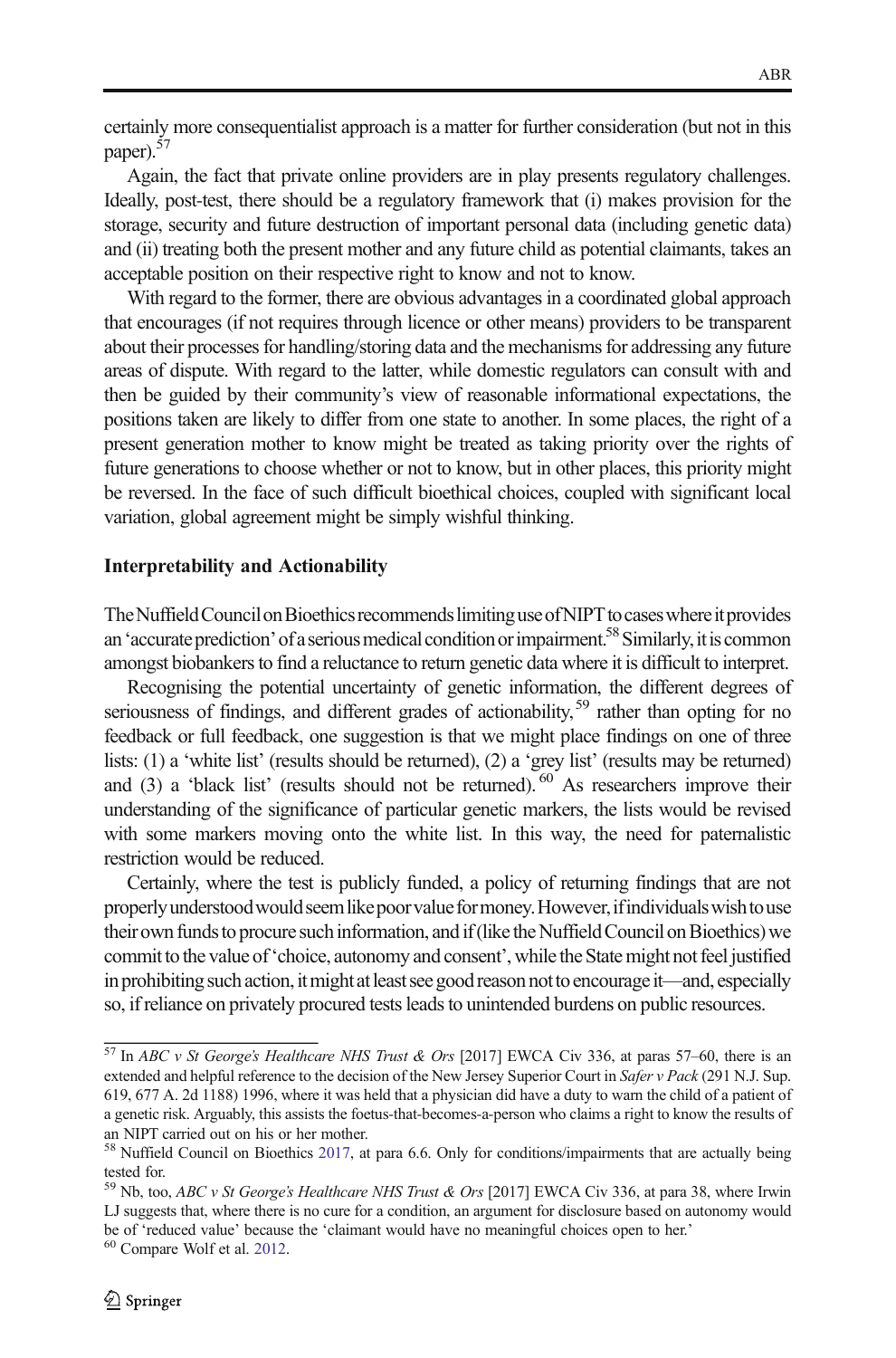### <span id="page-14-0"></span>Conclusion

In a democracy, as Wendell Wallach insists, citizens reasonably expect to have the opportunity to give their approval to the technological futures that are being created.<sup>61</sup> To do this, 'an informed conversation must take place'<sup>62</sup>, but as Wallach also notes, the windows of opportunity for holding such a conversation can be narrow.

In some places, the demand from patients and research participants for the return of findings, coupled with commercial pressure to supply and to have access to such information as well as an increasing professional reliance on genetics might be such that, in relation to the right to know, it is already too late to debate the kind of society that we want to be—the fact of the matter is that the direction of travel is already strongly towards a society that is genetically literate, informed and curious, with the return of genetic results as the norm.

By contrast, so far as the right not to know is concerned, all might not be lost. Privacy, albeit culturally contingent, is not yet dead, and there might still be time to have an informed conversation about this right. Where this is so, then we should heed Wallach: The window for this conversation is now. If citizens are to have more than a straight choice between living off-grid like the Amish or participating fully in the geno-world, then bioethicists need urgently to debate the still elusive right not to know.

Open Access This article is distributed under the terms of the Creative Commons Attribution 4.0 International License (http://creativecommons.org/licenses/by/4.0/), which permits unrestricted use, distribution, and reproduction in any medium, provided you give appropriate credit to the original author(s) and the source, provide a link to the Creative Commons license, and indicate if changes were made.

### **References**

Adams, John N., and Roger Brownsword. 2006. Understanding Law. 4th ed. London: Sweet and Maxwell.

- Beauchamp, Tom L., and James F. Childress. 2001. Principles of biomedical ethics. fifth ed. Oxford: Oxford University Press.
- Beyleveld, Deryck, and Roger Brownsword. 2007. Consent in the law. Oxford: Hart.
- Beyleveld, Deryck, and Roger Brownsword. 2015. Research participants and the right to be informed. In Inspiring a medico-legal revolution (essays in honour of Sheila McLean), ed. Pamela R. Ferguson and Graeme T. Laurie, 173. Farnham: Ashgate.
- Bovenberg, J., T. Meulenkamp, E. Smets, and S. Gevers. 2009. Always expect the unexpected: legal and social aspects of reporting Biobank research results to individual research participants. Nijmegen: Radboud University, Centre for Society and Genomics.
- Brownsword, Roger. 2007. The ancillary care responsibilities of researchers: reasonable but not great expectations. Journal of Law, Medicine and Ethics 35: 679.
- Brownsword, Roger. 2009. Property in human tissue: triangulating the issue. In Altruism reconsidered: exploring new approaches to property in human tissue, ed. M. Steinman, P. Sykora, and U. Wiesing, 93. Aldershot: Ashgate.
- Brownsword, Roger. 2016. New genetic tests, new research findings: do patients and participants have a right to know—and do they have a right not to know? Law, Innovation and Technology 8: 247.
- Brownsword, Roger, and Jeff Wale. 2016. The development of non-invasive prenatal testing: some legal and ethical questions. Jahrbuch für Recht und Ethik 24: 31.
- Roger Brownsword and Jeff Wale. 2017. 'Regulating in the global village: the case of non-invasive prenatal tests' (2017) Bio-Chronicles (forthcoming).
- Chadwick, R., M. Levitt, and D. Shickle, eds. 2014. The right to know and the right not to know. Cambridge: Cambridge University Press.

 $^{61}$  Wallach [2015,](#page-15-0) at 10.<br> $^{62}$  Ibid.